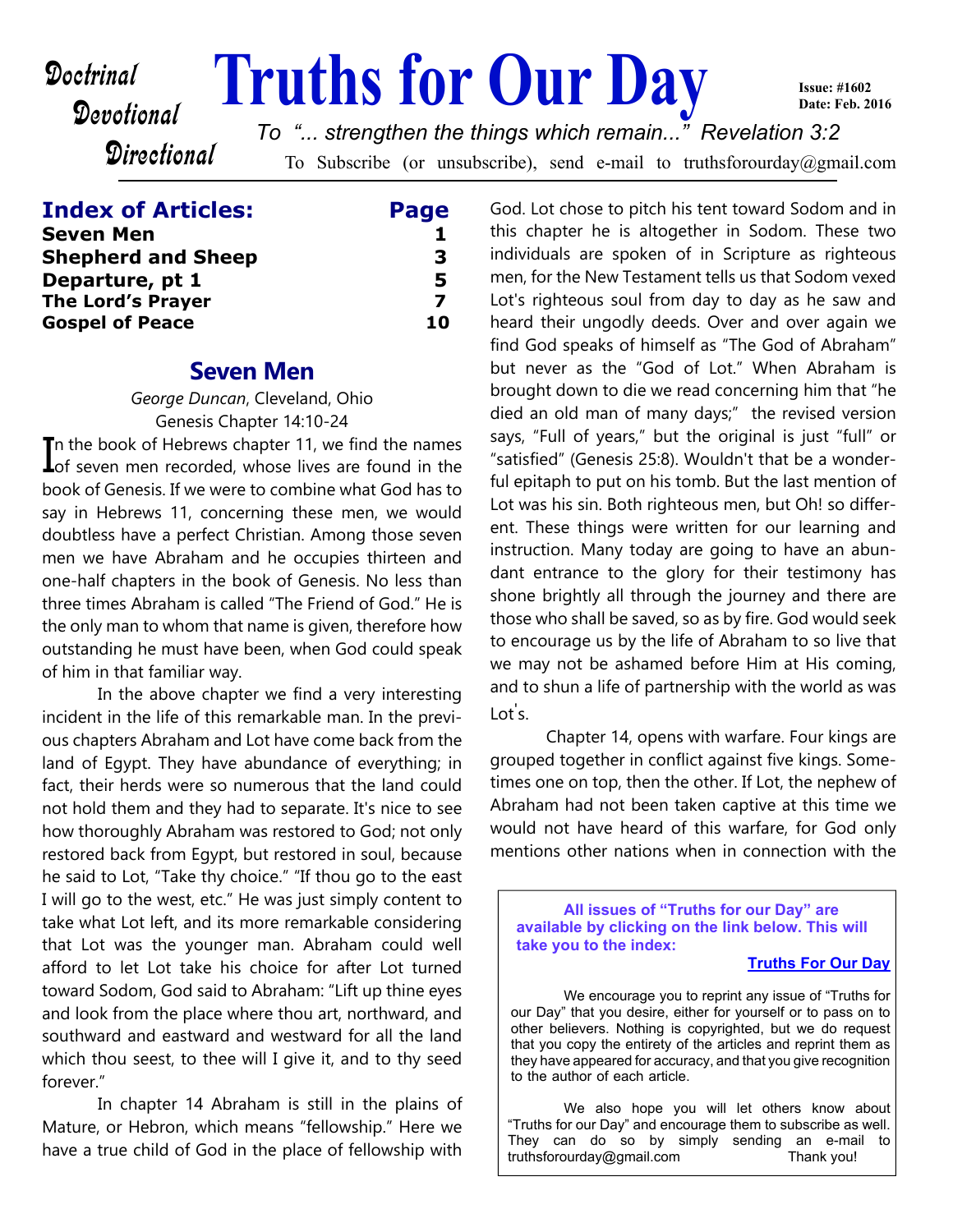children of Israel. It is a very noticeable thing to see the King's names. First and foremost is the king of Shinar, which is the old name for Babylon, meaning "confusion." In the Old Testament God's people were carried down to Babylon when they sinned against Him. In the New Testament we find in Revelation that Babylon is termed, "Babylon the Great, the Mother of Harlots." Then there was the King of Sodom and Gomorrah. These two places are often spoken of in Scripture of that which is ungodly. These two groups which war against each other is a picture of what we find in the religious world today. The religious world, fights against the ungodly world and sometimes one is on the top, sometimes the other, but notice here that the man who is used for God is outside the whole thing, for he dwells in the plains of Mamre. He is not entangled in this terrible mix-up. The one group overcomes the Kings of Sodom and Gomorrah and Lot who now dwells in the midst of Sodom is taken captive. Many of God's people are taken bondage by the religious world. Word is brought to Abraham (the Hebrew). This is the first mention of this word which means "a passenger" or one passing through. That is just what Lot should have been, but instead he dwells in Sodom. When Abraham heard that Lot (his brother) was taken captive he armed His trained servants, born in His own house, and pursued. Abraham and Lot were brothers in a spiritual sense, being both righteous men. Abraham's servants were born in his own house. The men whom God uses are only those born again, and not only that but men whom God has trained,

the secret place, there learning, to trust God. In due course, they overtake the Kings and God gave Abraham the victory. Now he is coming back laden with the spoil. If we are to win the victory it will only be as you and I are living in some measure in fellowship with God. When one gets the victory over the enemy, the spirit, the flesh and the devil, we are quite pleased that God has given us the victory, and it may be, we are taken off our guard, and Satan lays a trap for our feet and we fall miserably but not so with Abraham. Two men meet him. First the king of Sodom and the other man, Melchizedek, the priest of the most High God. Melchizedek met him first and blessed Abraham in the name of the most High God and gave him bread and wine. We sometimes sing, "Bread to strengthen, wine to cheer." Melchizedek is a type of our Lord Jesus Christ in his present priestly work for "He is a priest forever after

not in a religious seminary but in the school of Christ; in

the order of Melchizedek" (Hebrews 7:21). There is no mention of Melchisedek's mother or father, his birth or his death. We don't question however that he was born and died like other men but God leaves that out in order to picture the Lord Jesus Christ. He blessed him and gave him bread and wine. This reminds us that the Lord Jesus Christ is now in the presence of God for us and He ever lives to make intercession for us. In difficulty and in turmoil, when winds are contrary and waves are beating high just remember there is a Man on the throne, "who tends with sweet unwearied care, the flock for which He bled." He too, was tempted in all points like as we are, yet without sin. He too knew what it was to hunger and thirst, to be weary and worn. He as a man endured these things, yet without sin. Now He sits at God's right hand, ever living to make intercession for us. And, I am perfectly sure, we shall never know the value of that present intercessory work of our Lord Jesus Christ until we reach home, then we shall know how many pitfalls and snares we have been spared from. Then we shall see "He led us by the right way."

 On Lord's day morning we do not come to remember the Lord in order to receive strength. We come to praise and adore Him whose body was bruised for us and His blood shed to cleanse us from all sin, but who shall say we do not go away strengthened and cheered for our toil and warfare till Jesus comes. After Abraham received the bread and wine and the blessing He gave tithes unto Him who was God's representative. This is the first occasion of giving tithes unto God.

 The second man goes out to meet Abraham and makes a proposition. "Give me the persons, and take the goods to thyself." This offer might have sounded all right to the worldling but Abraham answers, "I have lift up mine hand unto the Lord, the most high God, the possessor of heaven and earth, that I will not take from a thread even to a shoelatchet, and that I will not take anything that is thine, lest thou shouldest say, I have made Abram rich." Abraham was the man of faith who had strength to refuse. There are three men in the Word of God who had strength to refuse. "By faith Moses, when he was come to years, refused to be called the son of Pharaoh's daughter, choosing rather to suffer affliction with the people of God, than to enjoy the pleasures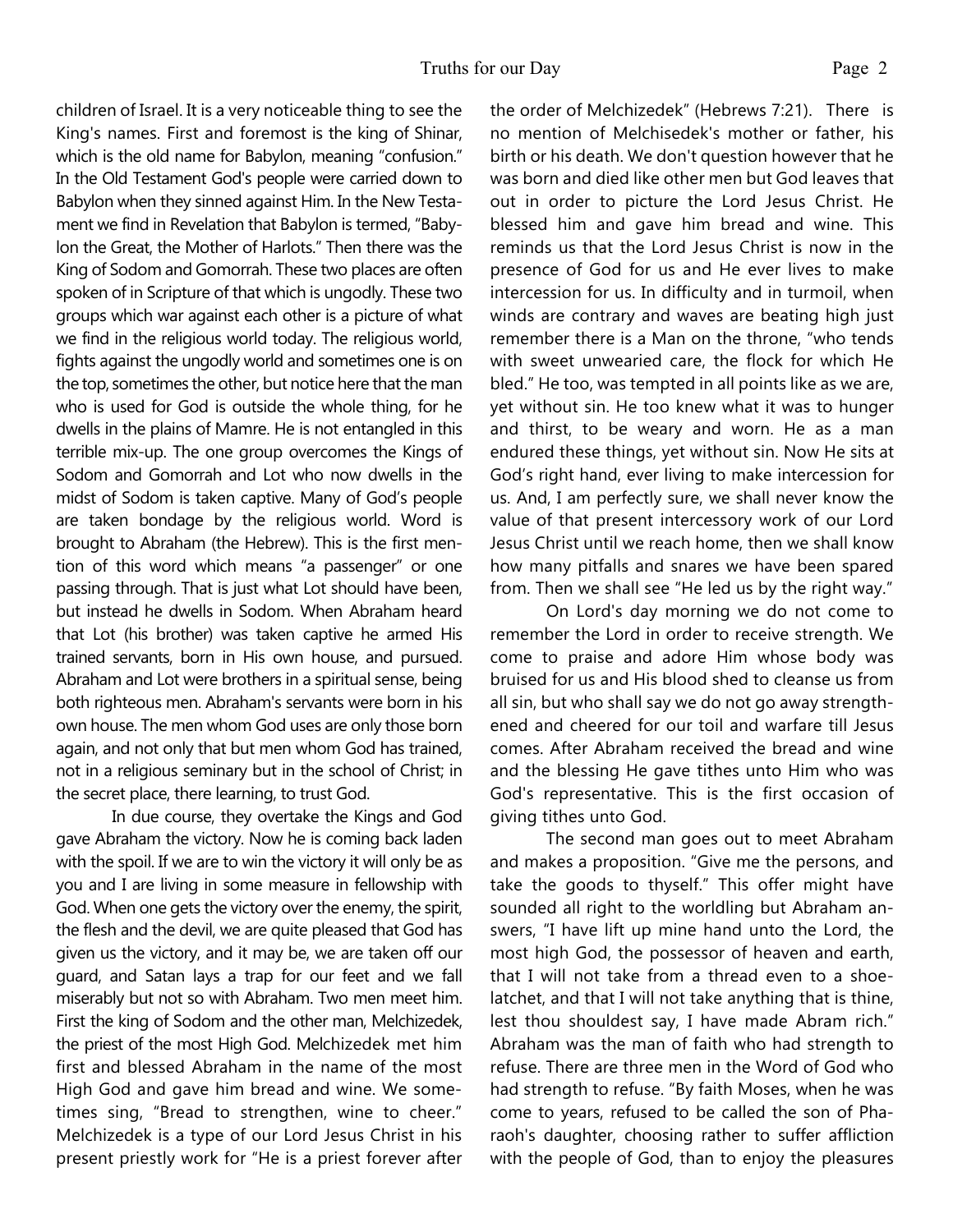of sin for a season; esteeming the reproach of Christ greater riches than the treasures in Egypt for he had respect unto the recompense of the reward" (Hebrews 11:24-26) . Moses chose rather to link himself up with a nation of slaves rather than be the King of Egypt. But was not this refusal worthwhile for we read in Revelation 15:3: "And they sing the song of Moses, the servant of God, and the song of the Lamb." How wonderful to think this man Moses has his name associated in a future day with the "Lamb," the King of Kings.

 Naaman in his gratitude for cleansing offered Elisha a large sum of money, but He had the strength to refuse saying, "As the Lord liveth, before whom I stand, I will receive none." And Naaman urged him to take it, but he refused*.* Gehazi was not of the same mind as his master and followed after and succeeded and claiming some of the riches, but Oh! how solemn his punishment for Naaman's leprosy clave to him and his seed forever. Faith ofttimes in the child of God causes him to refuse the overtures of the world, if they interfere with his fellowship with God. So let us remember,

He always wins who sides with God,

With Him no chance is lost,

God's will is sweetest to him, when,

It triumphs at His cost.

 In chapter 15, we read, the Word of the Lord came unto Abram saying, "Fear not, Abram; I am thy shield, and thy exceeding great reward." Was not that ten thousand times better than all the goods brought from the battle? These things were written for our learning so that we may learn from warnings and failures recorded in the Old Testament. We find even after all this, Lot didn't take the lesson for He still dwells in Sodom. God never identifies His name with Lot. In the book of Esther there is not a single mention of God's name. Why? the people were quite content to dwell in the land of Babylon. So we see that God identifies His name only with those who seek to go on in fellowship with Himself.

 Let us, like Abraham, dwell in Mamre, for in chapter 18 we still find him in the place of fellowship, and how wonderful to think the closing remarks of Abraham's life was "He died an old man of many days and satisfied," not with himself, or with his testimony but satisfied with God. (WIS Sept 1939)

# **The Shepherd and His Sheep**

Christ is "The Good Shepherd" (John 10:11), for He loves His sheep even unto death.

"The Great Shepherd" (Heb. 13:20), for He cares for all His vast flock.

"The Chief Shepherd" (1 Peter 5:4), for He appoints, supports, and will reward all His faithful undershepherds.

Christ, the Good Shepherd, knows His<br>
Sheep—yes, all of them-as none other can. hrist, the Good Shepherd, knows His Again and again did Jesus affirm this: "I know My sheep''; "He calleth His own sheep by name." However far they have wandered from the fold, He knows where they are, and all about their character and ways. Psalm 139:11- 16 beautifully sets this forth. He knew them ere time began, and throughout eternity Jesus Christ will know His own elect; and, blessed be God, it is also true, though in a less degree, He is known of them, for "they know His voice."

Christ, the Good Shepherd, bought the sheep. "The Good Shepherd giveth His life for the sheep." They who "sold themselves for naught" were "redeemed without . money"; "redeemed, not with corruptible things, as silver and gold . . . but with the precious blood of Christ." Redemption by the blood of Christ forms the cardinal doctrine of the Gospel, notwithstanding the assaults made upon it by the enemies of the Cross of Christ (albeit in many instances, professed Christian teachers.) "At the place which is called Calvary," Christ, the Good Shepherd, purchased His whole flock "by the sacrifice of Himself." "All we like sheep have gone astray: we have turned every one to his own way; and the Lord hath laid on Him the iniquity of us all."

Christ, the Good Shepherd, seeks and finds His sheep. Far, very far, alas! had they all wandered, but not farther than He can find them. "For thus saith the Lord God: Be-hold, I, even I, will both search My sheep, and seek them out. As a shepherd seeketh out his flock in the day that he is among his sheep that are scattered, so will I seek out My sheep, and will deliver them out of all places where they have been scattered in the cloudy and dark day." And it was on this errand He left the fold above, as He Himself testified: "The Son of man is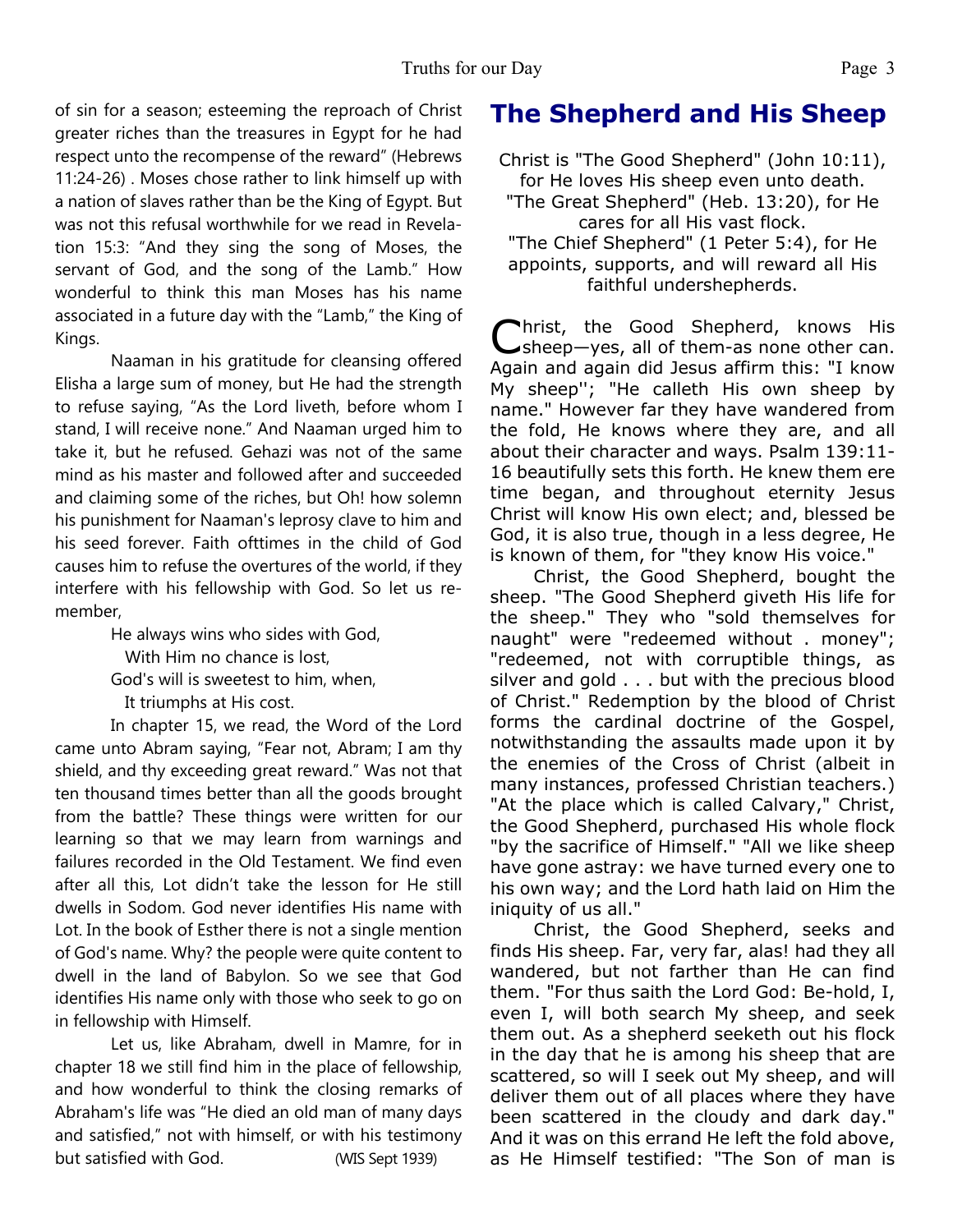come to seek and to save that which was lost." He sought the lost one; and oh, the joy! when the wanderer is found: "And when he hath found it, he layeth it on his shoulders, rejoicing. And when he cometh home, he calleth together his friends and neighbours, saying unto them, `Rejoice with me; for I have found my sheep which was lost.' I say unto you, that likewise joy shall be in heaven over one sinner that repenteth, more than over ninety and nine just persons, which need no repentance."

And in this gracious work of seeking and finding the lost, the Good Shepherd is still carrying on by His word and His servants. "Other sheep I have," said Jesus, "which are not of this fold; them also I must bring, and they shall hear My voice, and they shall become one flock, one Shepherd"; and in that day it shall be said of the whole glorified company gathered around the throne, "Ye were going astray like sheep; but are now returned to the Shepherd and Bishop of your souls."

This Good Shepherd furthermore cares for the sheep. He does this collectively, "when He putteth forth all his own," for so the motto verse should read. This is one of the points more strongly brought out in the revised version. "All His own"; not one—"not a hoof" shall be left behind. Individually, too, Christ cares for His sheep, in all their manifold personal necessities, to the smallest of their daily need throughout their whole course. "Having loved His own which were in the world, He loved them unto the end." Paul could say, "I know Him whom I have believed, and I am persuaded He is able to guard that which I have committed unto Him against that day." And to others he wrote, "Himself hath said, I will in no wise fail thee, neither will I in any wise forsake thee. So that with good courage we say, The Lord is my helper; I will not fear. What shall man do unto me?" Peter also, in view of the wiles of our adversary the devil, who "as a roaring lion" (answering to the "wolf" of our chapter) "walketh about seeking whom he may devour," while exhorting the scattered believers in his day to sobriety and watchfulness, thus intimates the secret of their rest and safety: "Casting all your anxiety upon Him, because he careth for you." Yea, "He carries the lambs in His bosom, and gently leads" those of little strength.

Notice also how Christ, the Good Shepherd, guides His sheep: "When He putteth forth His own sheep, He goeth before them" (John 10:4), after the manner of Eastern shepherds, who do not drive, but go before the flock, to lead the way, guiding them to green pastures and by still waters. Thus Christ goes before us, as of old He went before His flock in the desert, with the pillar of cloud by day and the pillar of fire by night. And, if we but keep near enough to our Divine Leader, we shall realize the fulfillment of the promise, "I will instruct thee and teach thee in the way which thou shalt go; I will guide thee with mine eye." This Divine Shepherd leads His sheep in paths of holiness, such as are spoken of in Isa. 35:8: "And a highway shall be there, and a way, and it shall be called The way of holiness; the unclean shall not pass over it, but it shall be for those: the wayfaring men, though fools, shall not err therein."

In paths of happiness. "Her ways are ways of pleasantness, and all her paths are peace." In paths of usefulness. "And he saith unto them, Follow Me, and I will make you fishers of men."

All those who follow Him therein make their calling and election sure, and know the secret of power with God and with men. Christ's sheep are double-marked—in their ears and in their feet—for they hear His voice and follow Him.

Christ, the Good Shepherd, feeds His sheep. Remember His care in this respect in the case of the damsel whom He raised from the dead. Immediately He recalled her life He provided for her sustenance: "He commanded that some thing should be given her to eat." Thus He ever provides for His own as David also proved: "He maketh me to lie down in green pastures"; "Thou preparest a table before me"; "I will feed them in a good pasture." Yea, with honey out of the rock does He satisfy His chosen. Who can minister to our soul's deepest needs like Christ? Who can meet the longings of the human soul but this Divine Shepherd? But HE can and does, even now, blessed be His glorious name!

And, in a little while, He will bring them to their everlasting home, "before the throne of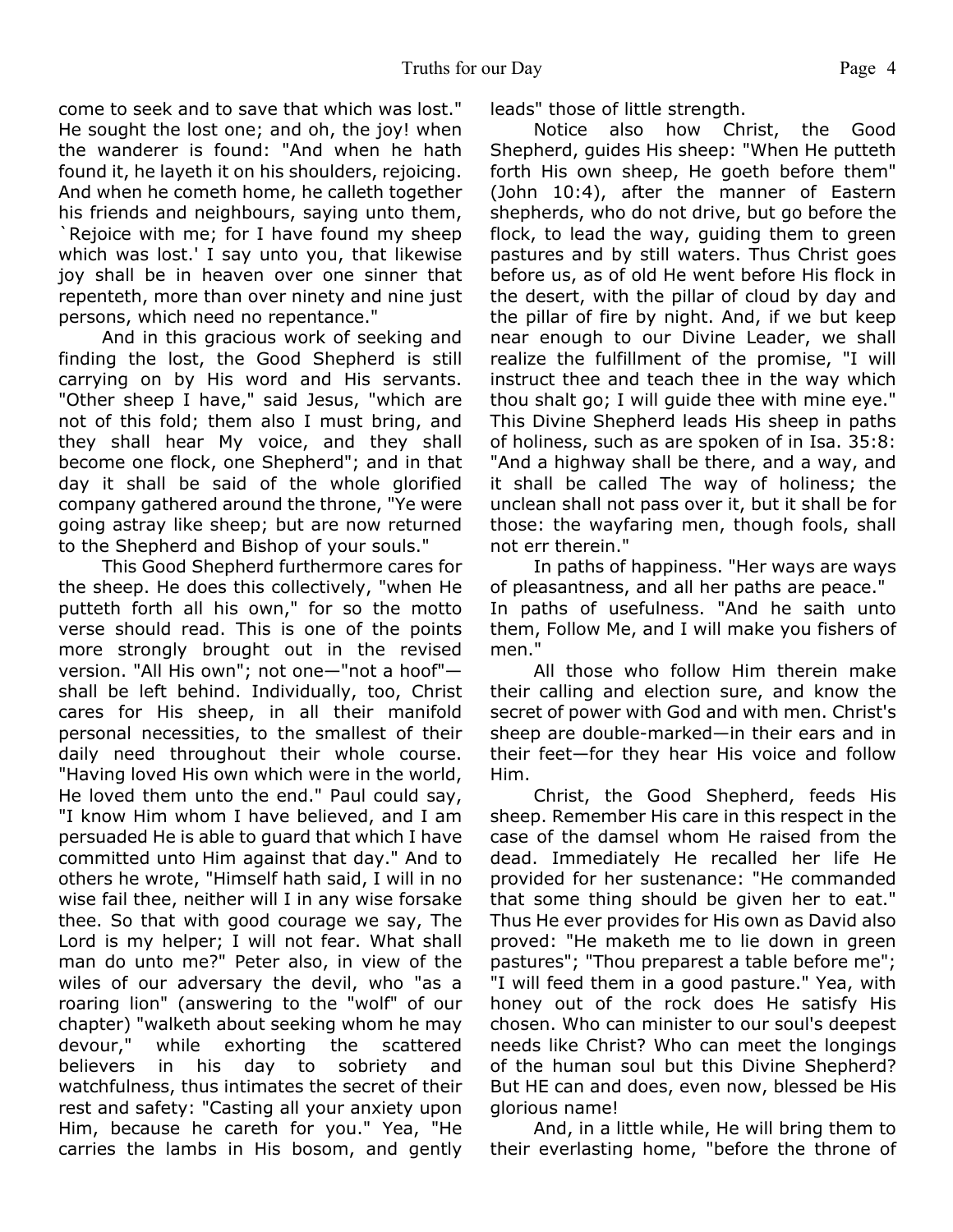God," and "He that sitteth on the throne shall dwell among them. They shall hunger no more, neither thirst any more; neither shall the sun light on them, nor any heat. For the Lamb who is in the midst of the throne shall feed them, and shall lead them unto living fountains of waters; and God shall wipe away all tears from their eyes."

MEANWHILE, it is the same Divine Shepherd who says to us,

#### **"FOLLOW THOU ME."**

Shall we not, then, with our whole hearts surrendered to Him, reply,

> "Lord, submissive may we go, Gladly leaving all below; Only Thou our leader be, And we still will follow Thee,"

and, step by step, pursue the path indicated above, seeking to put our feet down in the very footprints of the Good Shepherd who "goeth before," taking the eyes off from all others, and not asking, "Lord, what shall this (or that) man do?" but fixing them on Him, bend our whole energies to the fulfillment of His Divine call,

#### **"FOLLOW THOU ME."**

One word more to those who have not yet responded to His call. Oh! consider the joys you are missing, and the eternal interests you are imperiling, by delaying to come to this gracious and good Shepherd! Ponder well the infinite ability of Christ to save and bless you. Meditate upon the wondrous exhibition of His love in dying for you, till you experience effectually its constraining power to woo and win you to Himself; and consider the almighty r,lower of this Divine Lord and Master to abundantly reward all those who obey His blessed precept,

### **"FOLLOW THOU ME."**

Come, take up your cross and follow Him. Thus shall you have a life of unspeakable happiness here, and eternal felicity in His. presence for ever.

WIS Nov 1943

Our service is not because people, believers or unbelievers, deserve it; it is because the Lord deserves it.

#### **Departure, pt. 1** Robert Surgenor

Departure is nothing new to the student of<br>the Word of God. He recognizes two basic eparture is nothing new to the student of facts that accompany departure, namely: (1) Departure very rarely comes suddenly. Usually departure is the result of a continual process called "little steps." (2) Departure always brings with it plausible excuses, such as, "Times have changed," or "We are in danger of losing our young folk," or "I don't see anything wrong with it." In fact, even the Holy Scriptures are used by most of those who have departed in order to seek to condone their departure. Perhaps one of the most impudent defenses for an act of departure is the old phrase, "Show me a chapter and verse for what you are saying!" Persons who speak like that are usually ignorant as to the Lord's method of illuminating divine principles to the spiritual mind. What these persons do not realize is that God does not reveal all scriptural truths simply by "chapter and verse."

 Before explaining this candid remark, let me make it very clear that we do NOT believe in present-day divine revelation. There are no new revelations being given from God today. Divine revelations completely ceased when the Word of God was complete. Then how is the mind of God perceived if not by chapter and verse? The answer is simple – it is by the mind of God, the personality of God, the attributes of God, the ways of God, that are made known through a general knowledge of the Word of God that can only be gained by a constant and diligent study of the Word from Genesis to Revelation. God often reveals His way through overall pictures, and it is only the diligent reader of the Scriptures that will properly discern the ways and divine principles of his God.

 Another element that is vitally needed, apart from diligent reading of the Word, is humility. Without a humble spirit no divine truths, no matter how often read, will reach the heart. They may be stored in the brain, but never lodged in the heart. God says, "To this man will I look, even to him that is poor and of a contrite spirit, and trembleth at My Word" (Isaiah 66:2). "The meek will He guide in judgment: and the meek will He teach His way"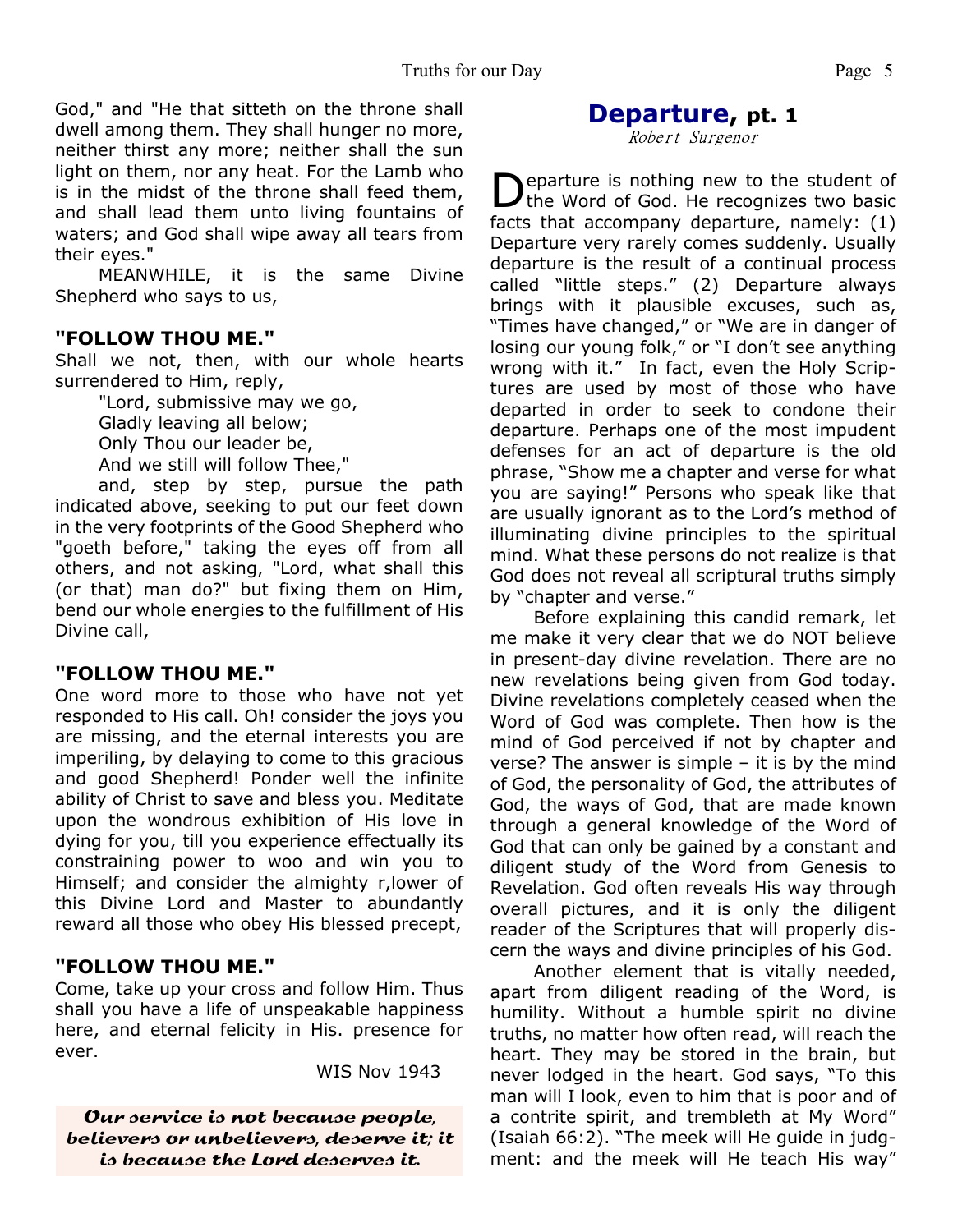(Psalm 25:9). Let us always be aware of this vital truth.

 To most of the younger element among us there is no visible evidence in their eyes of departure. The reason for this is that departure is a moving away from the prescribed blueprint, and young people have never been immersed and surrounded by the original blueprint, consequently they see no change.

 However, in each generation changes take place, and our present-day young folk, as they mature, will begin to notice changes from whence they commenced their Christian experiences. Older saints in 1952 talked about departure from their youthful days. As newborn souls, my wife and I saw no departure, for we were just being introduced to the assemblies and certainly were not aware of "the former days" as older saints spake.

 However, almost sixty years have come and gone since then and consequently, what do we as older saints see? – Departure. If our younger brethren live thirty more years and the Lord has not come, what will their lament be? It will be - "departure," for younger ones will be coming in, introducing things not practiced before.

#### **Progress of Departure**

 Departure moves in steps, here a little and there a little, each generation introducing different things not found in the divine plan. What is the ultimate end, brethren? Turn to Israel and notice an example. When coming up out of Egypt, in their first love, the jewels that had been given to them as wages were all donated to the Lord for the building of the Tabernacle. Seven hundred years later the women of Israel were adorning themselves with jewels to the lament of the prophets. Finally, we read, "Moreover all the chief of the priests, and the people, transgressed very much after all the abominations of the heathen; and polluted the house of the LORD which He had hallowed in Jerusalem. And the LORD God of their fathers sent to them by His messengers, rising up betimes,and sending; because He had compassion on His people, and on His dwelling place: But they mocked the messengers of God, and despised His words, and misused His prophets until the wrath of the

LORD arose against His people, till there was no remedy" (2 Chronicles 36:14–16). We certainly hope and pray that this will not be true of God's assemblies; however, let us be aware, for Israel stands as a beacon of warning to us today. Every era ended in blindness, as is noticed in the era of the judges, the kings, the teachers of Israel in our Lord's day, and finally the church. "I know thy works, that thou art neither cold nor hot … and knowest not that thou art wretched, and miserable, and poor, and blind, and naked" (Revelation 3:15,17).

 We have noticed that often on the heels of departure, there are times of revival, involving a renewing of truths formerly cast aside and of godly living previously forsaken. This can be seen in the case of Josiah (2 Kings 22–23) and the mighty revival in his day. Israel had departed from the right ways of the LORD, with God terming their ways as "evil." However, God raised up a lad. "Josiah was eight years old when he began to reign, and he reigned thirty and one years in Jerusalem. And his mother's name was Jedidah ("Beloved"), the daughter of Adaiah ("Jehovah has adorned Himself") of Boscath. And he did that which was right in the sight of the LORD, and walked in all the way of David his father, and turned not aside to the right hand or to the left" (2 Kings 22:1-2). The right hand denotes power and the left hand weakness.

 Turning to the right hand would be going beyond the Word of God. This is **legalism.** Turning to the left hand would be coming short of the Word of God. This is **liberalism.**

 Josiah had no good example from his father, but notice his mother's name and his grandfather's name and one gets a clue as to Josiah's godly influences. The "book of the law" had been disregarded for years but had been found and there was a great cleansing of the land of everything contrary to the Word of God. Yet Jeremiah lamented, "And yet for all this her treacherous sister Judah hath not turned unto Me with her whole heart, but feignedly, saith the LORD" (Jeremiah 3:10). The revival was not deep or lasting, and things afterward progressively grew worse.

 Compare the moral and doctrinal departure in the Corinthian assembly only four years after its planting. Paul writes them to correct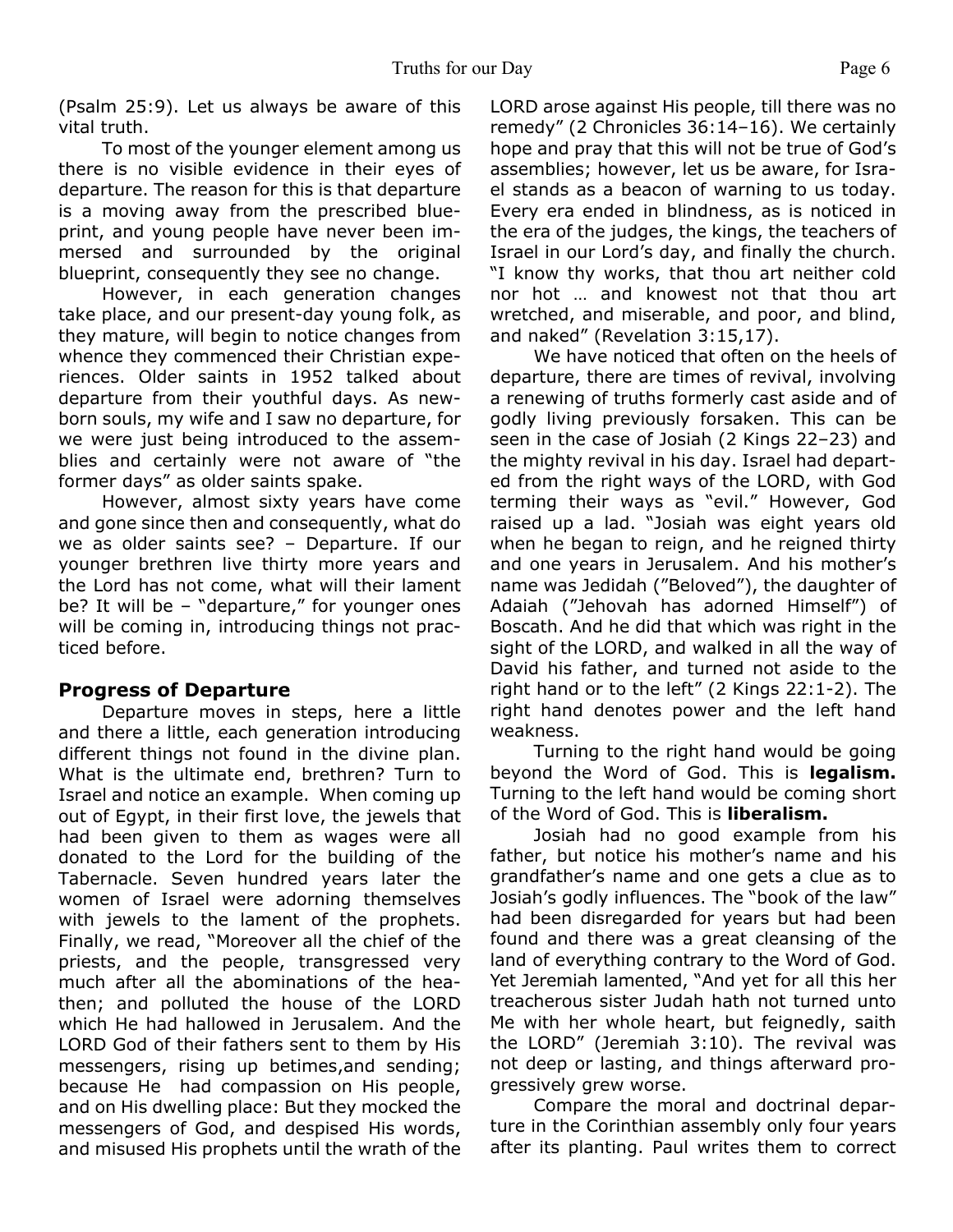the conditions. In his second letter to them he exclaims, "For behold this selfsame thing, that ye sorrowed after a godly sort, what carefulness it wrought in you, yea, what clearing of yourselves, yea, what indignation, yea, what fear, yea, what vehement desire, yea, what zeal, yea, what revenge! In all things ye have approved yourselves to be clear in this matter" (2 Corinthians 7:11). There was a revival. However, where is the Corinthian assembly today? It is gone!

 The apostle Paul's convert, Ignatious, stated in the year 107, that the Christians were to look upon their bishop as they would look upon the Lord Jesus Christ Himself. Clerisy was in! Soon, the need of a personal conversion was less emphasized and Christian's children were accepted as Christians. Toward the end of the second century the baptism of infants was introduced, the false teaching of baptismal regeneration was accepted, the hierarchical government was developed and there was a development of the episcopal office beyond the limits of the local company.

 In 1827 a great revival took place, commencing primarily in Dublin, Ireland, and soon Christians in various places were gathering simply to the name of the Lord Jesus Christ. A similar work commenced in Canada in 1872 and spread to the United States of America. However, in 1912, at a conference in Warmunster, Ontario, Robert McMurtal from Scotland gave ministry advocating the open table and many were carried away with his false teaching, resulting in the formation of gatherings in chapels, which remain among us until this day. Thus the days of departure were introduced among us on this continent. It is interesting that the ones who departed first are farther along the road of departure than those who remained in the so-called Gospel Halls. Instrumental music was introduced and ultimately, in some places, deteriorated to rock and roll bands. Jewelry was introduced, later bringing in the painting of the face. Proper dress was minimized, until finally, some have been seen preaching in a tee-shirt and shorts. Separation from Babylon was lost, until finally D. L. Moody and Baptist preachers were invited speakers to their platforms.

 In light of these sobering and depressing facts one may comfort oneself and say, "I have not departed to that degree!" Yes, dear believer, but remember this, departure takes time. Yes, those associated with chapels entered the road to departure ahead of us and departed more rapidly, but we, too, are on the road to departure. Before saying more, let me emphasize the fact that there are godly souls associated with some chapels, who are like a little remnant seeking to go on in spite of such departure. Loving the Lord's people, I am thankful for them, and also truly feel sorry for them. (continued)

The gospel of Christ is a more open enemy to the pride of man than is the law of Moses. Israel received Moses' commandments with vows of obedience, but said of Christ, "Away with Him! crucify Him!" R. C. Chapman

## **Thoughts on the Lord's Prayer**

*W W Fereday*

No devout mind will ever question the<br>Nabsolute perfection of the prayer itself, **Io** devout mind will ever question the seeing that it came from One with whom neither error nor flaw are possible. But we may legitimately question whether it was intended for the perpetual use of His people, and under all circumstances. Even that which is divinely excellent may prove injurious to the soul if wrongly applied. Spiritual intelligence in the ways of God is of the greatest possible importance to us all.

The Lord's prayer was admirably suited to the disciples in the position in which they found themselves as favoured with the personal presence of the promised Christ. He Himself emphasized the privileges of their position in Matthew 13:16-17: "Blessed are your eyes, for they see; and your ears, for they hear. For verily I say unto you, that many prophets and righteous men have desired to see those things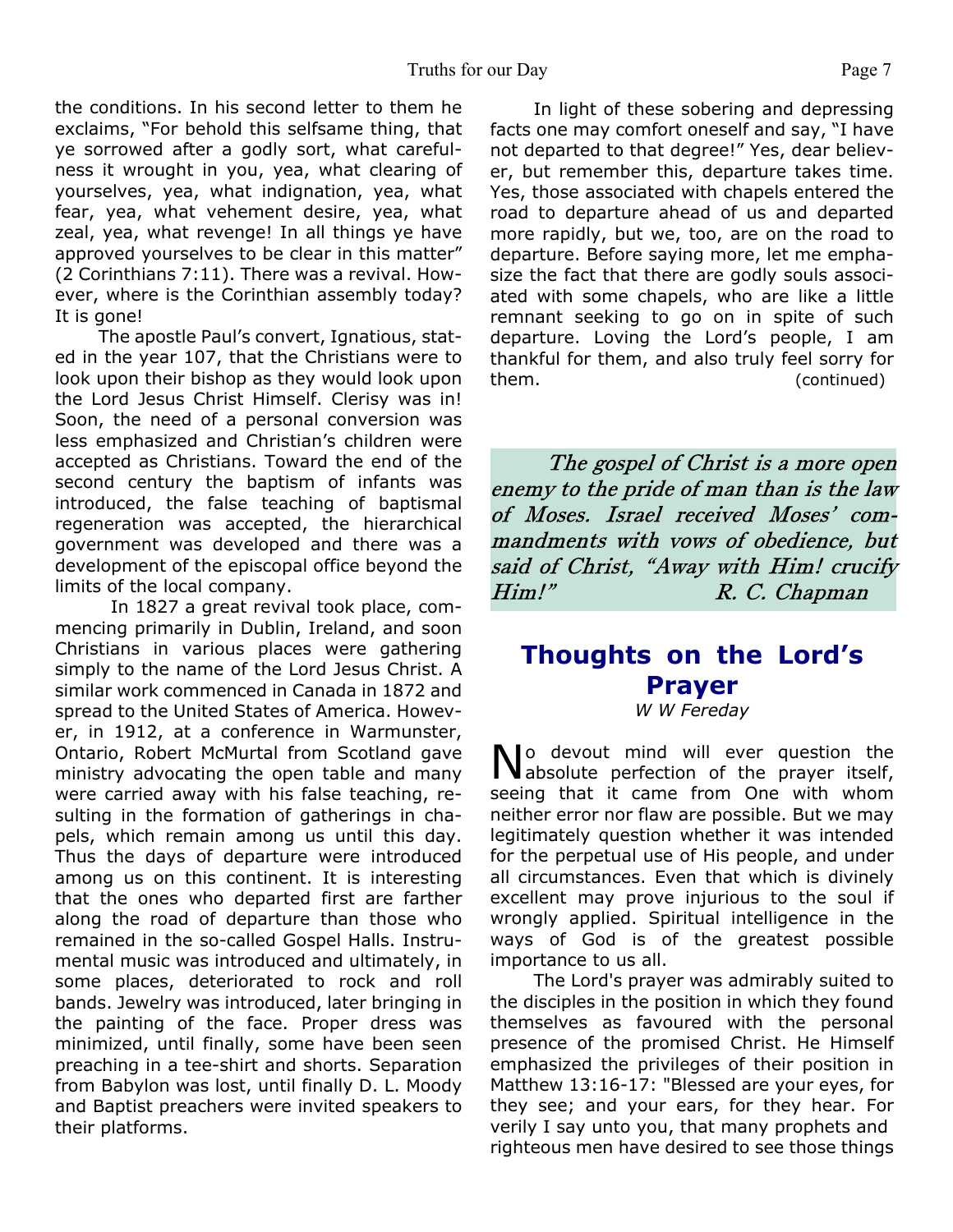which ye see, and have not seen them; and to hear those things which ye hear, and have not heard them," Others had looked and yearned for His coming; the disciples had Him before their eyes from day to day.

This being so, their experience went beyond anything known by Psalmists and Prophets, and this must needs be reflected in their prayers. But Christ not having yet died and risen again, and redemption being yet unaccomplished, the disciples were not in the marvelous position of blessing in which Christians now stand. Hence, while they could speak to God in a way that saints of earlier ages could not, they were quite unable to speak to Him as we can who are in the full grace and blessing of a perfect Christianity.

The prayer was thus suited to the intermediate or transitional condition of things then prevailing, and it will probably be found truly suitable again when Israel's believing remnant steps into our place of testimony after the Christian era is closed.

It is a fact to be noted that (leaving aside the Lord's prayer for the moment) no forms for use in approach to God, whether in prayer or worship, are ever suggested in the New Testament Epistles. Moreover, there is no reference whatever to the Lord's prayer after Pentecost. The Acts and the Epistles are alike silent as to its ever being used in the early Church. Why is this? The answer is very simple. This is the dispensation of the Holy Spirit.

He is personally present upon the earth while Christ is away. By His power the Church has been formed, and in it He dwells, for it is God's habitation in the Spirit (Ephesians 2:22). The living presence of the Spirit suffices for every need. He is perfectly able to furnish the suited language for every occasion. All that is needed is simple-hearted subjection on the part of those who are born of God. To no others could it apply.

Was the Lord's prayer meant to be a model or a form? Scarcely the latter, for then we should be obliged to ask which form we should use, seeing that in Luke 11 the prayer is given more briefly than in Matt. 6 (see Revised Version).\* Moreover, the fact that the Lord has left the prayer in what some would consider an unfinished state has led to the unauthorised

addition of the words \*"for Thine is the kingdom, and the power, and the glory, for ever, Amen," in order to render it suitable for congregational use. We suggest therefore that the Lord intended no more than a model of prayer for His disciples.

{\*Taking into account the context in both cases, it is possible that Luke's shorter form was given at an earlier date than Matthew's longer form.}

True Christian prayer is in the name of the Son (John 16:23-24) and obviously the Lord's prayer is not that. Prayer in the name of the Son is not the mere tacking His name to the end of our petitions; it is prayer in the consciousness that Christ by His death and resurrection has brought us into His own standing before God, accepted in His acceptance, blessed as He is blessed, and loved as He is loved. Praying in this happy consciousness, we expect the Father to respond to our requests according to His delight in His Son: with whom we are now eternally identified. Several years after the Lord's prayer was given, the Lord said to His disciples: "Hitherto have ye asked nothing in My name: ask, and ye shall receive, that your joy may be full." (John 16:24). The whole context in John 16 shows that He was now leading them into a deeper privilege in connection with prayer than they had ever known before.

Let us now briefly consider the prayer itself in the fuller form of Matthew 6:9-18. It may be divided into two parts:—the divine interests (5:9-10); and the disciples' need (5: 11-13).

"Our Father, which art in heaven." This is a distinct advance on anything previously known of God. The patriarchs communed with Him as the Almighty; Israel knew Him as Jehovah; but the coming into the world of the Only Begotten Son has brought out the sweet name of Father. Here then He is declaring the Father's name, as He says in John 17: 6-26. It is true that in Exodus 4:22, Jehovah says, "Israel is My son, My firstborn," but that was merely a national relationship; while we have in the Lord's prayer is personal and individual. But Matthew 6: 9 falls far short of John 20:17. There we hear the risen One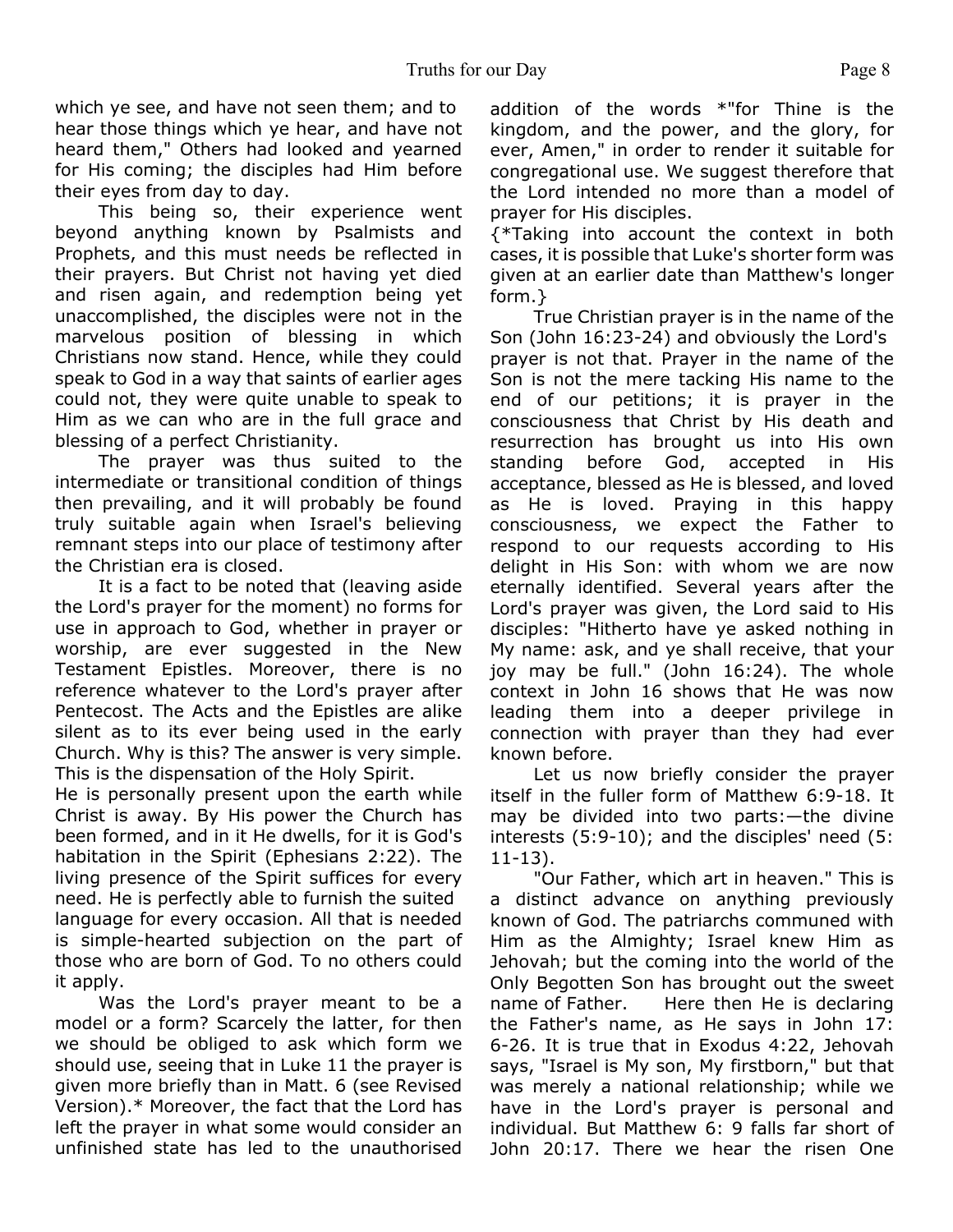announcing the fruits of His great victory thus: "go to My brethren, and say unto them, I ascend to My Father, and your Father; and to My God, and your God." In Matthew 6:9, there is no suggestion of identification with the Son; it goes no further than this, that men who had previously know God as Jehovah should now know Him as Father; John 20:17 lifts us up to the Son's own platform of blessing. To His Father and God we are henceforward "many sons" (Hebrews 2:10) and to Himself we are many "brethren" (Romans 8:29).

A moment's reflection should convince anyone that it is perfectly shocking to teach a mixed company to say "Our Father." It is teaching them to utter the biggest of all falsehoods, to their own hurt and delusion. as well as to the divine dishonour. Though the Lord's prayer was uttered in the hearing of the crowd, the Lord was manifestly instructing His disciples only (Matthew 6:1). In the words "which art in heaven," supplemented later by the title "your heavenly Father," the Lord was seeking to lead His disciples beyond Jewish hopes to relationships and expectations of an immeasurably higher character. As Jews, they followed Him with anticipations of an earthly kingdom; the Lord knew that no such kingdom was possible for the time being, and so in all His teaching He sought to prepare them for the heavenly unfoldings of Christianity.

"Hallowed be Thy name." Grace must not be presumed upon. He who has brought us wondrously near to Himself is our Creator and God. The deepest reverence becomes us in our every thought of Him, and with unshod feet we should draw near into His presence.

"Thy Kingdom come. Thy will be done in earth, as it is in Heaven." Thus were the disciples (and we also) taught to desire that throughout the universe everything may be brought into fullest correspondence with the Father's character. This petition goes beyond the Millennium in its scope; not until the new heavens and the new earth appear will the Father's kingdom be fully established. We shall enter into the Father's kingdom as soon as we are caught up, and from thence we shall shine forth as the sun, as Matthew 13:48 shows; but not until the Son of man has subjugated every foe will He deliver up the kingdom to Him who

is God and Father, that God may be all in all (1 Corinthians 15:21-28). But realizing, as we do, that everything here below is as wrong as it could be, we long, and we pray for, this blessed consummation.

Meanwhile, we seek to be fully subject to the Father's will ourselves. Else, how could we consistently take such a petition upon our lips? Thus the Lord teaches us that the divine interests should be uppermost in our hearts.

 But human need has a large and sympathetic place in the Father's heart, and so the disciples were taught to say next: "Give us this day our daily (or sufficient) bread. And forgive us our debts, as we forgive our debtors." Thus both body and soul are considered in their various necessities. An aspect of forgiveness is here found which needs to be carefully considered. It is not sinners speaking to God, but disciples—children to their Father. The Gospel to the sinner speaks of forgiveness full and free in virtue of the Saviour's blood, nothing that the sinner can do having anything whatever to do with the matter; in Matthew 6:12 it is the Father's government of His family, a different principle altogether. He expects to see in all His children a merciful spirit towards everybody. His own attitude towards men is to govern ours, and "He maketh His sun to rise on the evil and on the good, and sendeth rain on the just and on the unjust" (Matthew 5:45). Those who do not cultivate this generous spirit of grace cannot walk happily with the Father.

It is interesting to note that while we read "debts" in Matthew, we have "sins" in Luke. Now Matthew's is essentially the Jewish Gospel. Most suitably therefore are the disciples taught to ask forgiveness for "debts." Did they not belong to a people who had long stood in special relationship with God, and who had grievously failed in the discharge of their obligations? (cp. Matthew 18:23-35). Luke's Gospel, on the other hand, has Gentiles more particularly in view. They never stood in special relationship with God, but they were "sinners" indeed, if not exactly "debtors" as the people of Israel were.

 And lead us not into temptation, but deliver us from evil." Here we have the language of dependence upon God, and of